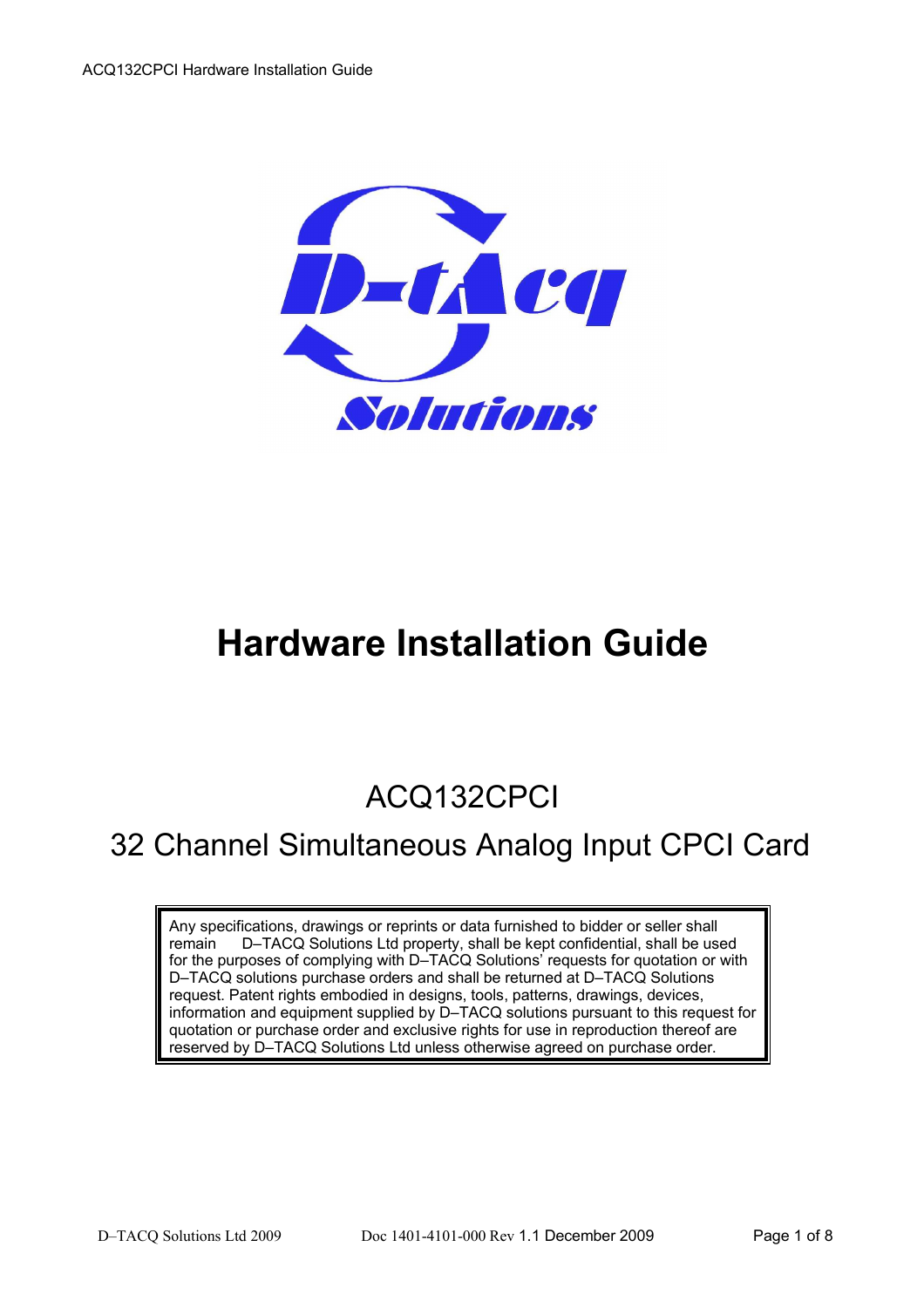#### **1 Installation Notes**

The ACQ132CPCI Card is a complex electronic sub-assembly. Special care should be taken in handling. The card is susceptible to damage by ESD and improper power connections.



#### **1.1 Be aware of ESD (Electro Static Discharge) precautions**

[chassis, body grounding] are taken before opening card from packaging.

#### **1.2 Please be very careful when handling the card.**

It has lots of small components that are easily damaged, either mechanically or by static.

If you have to put it down outside the crate, place on the antistatic bag. Do not stack cards.

#### **1.3 This card only fits in 6U CPCI Backplane Systems.**

The backplane shall be fitted with J1, J2 connectors.

It is recommended that the backplane shall be fitted with J3 and J5 connectors.

**1.4 If a Rear Transition Module RTM is fitted, ensure that it is ACQ1xx compatible. Connection to third party RTM may cause damage to your board.** 

Please note that ACQ32, ACQ2xx RTM modules are not compatible with ACQ1xx.

- **1.5 Ensure proper ESD precautions are taken during installation.**
- **1.6 Please be extremely careful to ensure correct card guide alignment when plugging in the cards to avoid backplane pin damage.**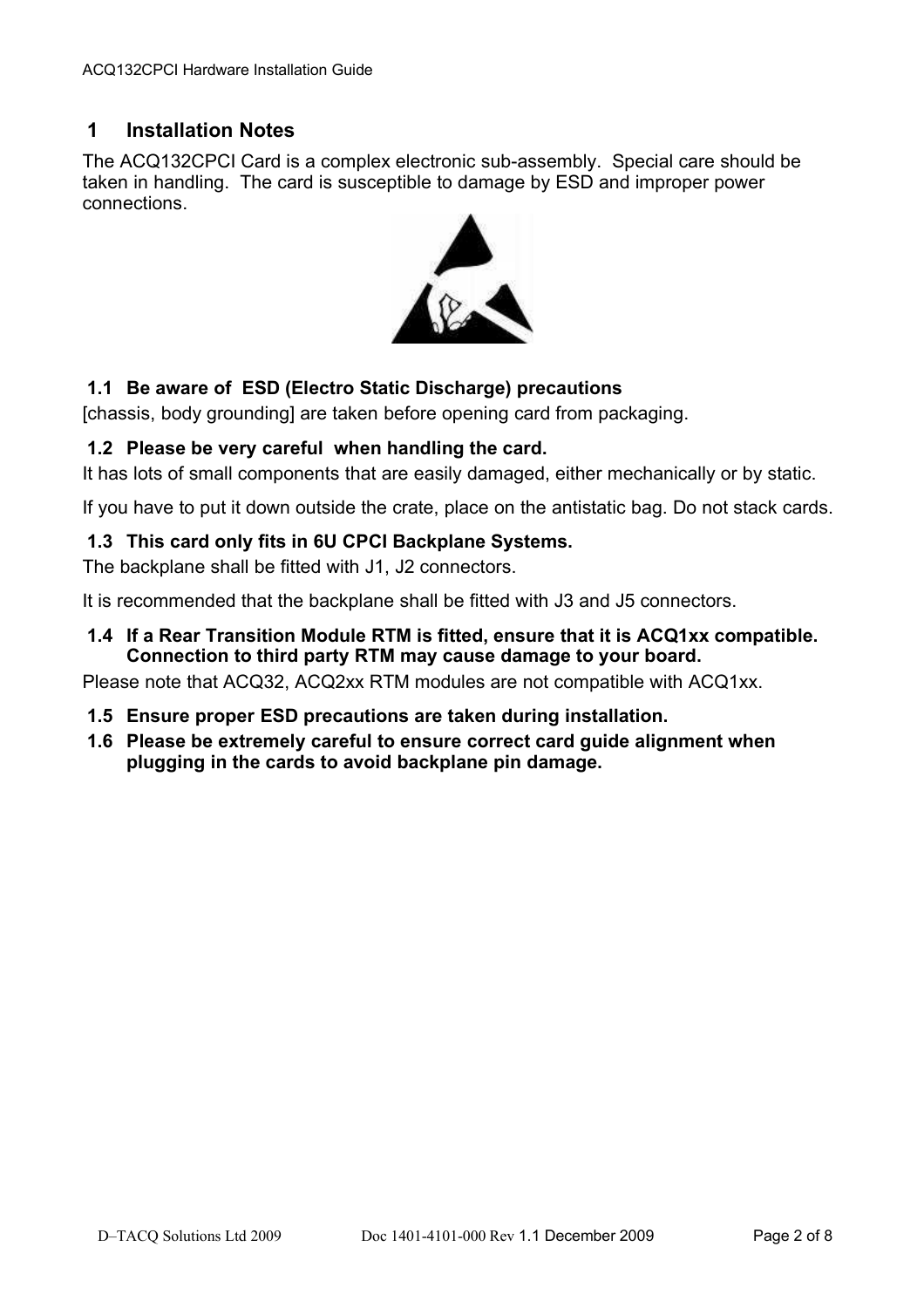### **2 Operating Mode**

#### **2.1 Standalone Jumper**

ACQ132CPCI is designed to operate either as a Peripheral Card / System Slot Card or a Stand Alone Card. When in Stand Alone mode the card ignores all PCI signals and only derives power from the CPCI Backplane. PXI signaling is available in all modes.

The Stand Alone mode is selected via a jumper, System Slot / Peripheral Mode is determined by which slot the board is plugged into. This Jumper must be set for correct system operation.

- JP900 Jumper Fitted = Stand Alone Operation [Factory Default]
- JP900 Jumper Not Fitted = PCI Operation, System Slot / Peripheral Slot auto sensed

The location of JP900 is at the middle of the card near the memory SODIMM module as shown in the diagram below.



**2.2 Front Panel Gigabit Ethernet**

| <b>JP900</b>                                         | <b>Slot</b> | <b>Mode</b>        |                  | Gigabit Front Panel   100T RTM (if fitted) |  |
|------------------------------------------------------|-------------|--------------------|------------------|--------------------------------------------|--|
| 1 (Fit)                                              | Anv         | Standalone         | ETH <sub>0</sub> | ETH <sub>1</sub>                           |  |
| 10                                                   |             | <b>System Slot</b> | ETH <sub>0</sub> | ETH <sub>1</sub>                           |  |
| l 0                                                  | $!= 1$      | Peripheral**       | n/a              | ETH <sub>0</sub>                           |  |
| ** ACQ132 is unlikely to be used in Peripheral mode. |             |                    |                  |                                            |  |

The card ships with DHCP addressing as default. It is possible to select a static IP address in the field, or D–TACQ can ship with a fixed address on request.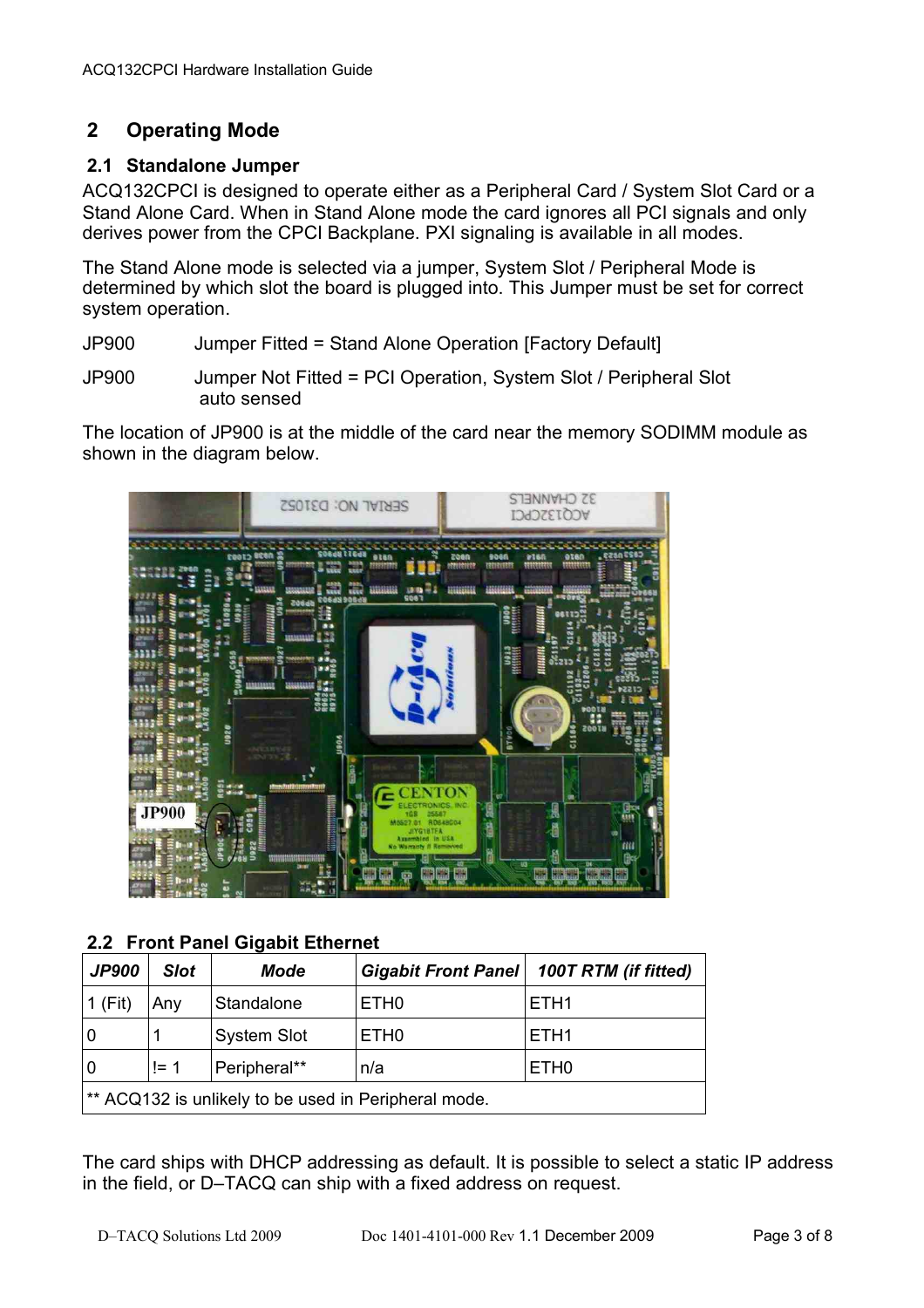### **3 Standards Compatibility**

Product conforms to PICMG2.0 rev 3.0.

The PCI interface supports Universal [3.3 or 5V] signaling.

The card is capable of performing the CPCI System Slot function.

#### **4 Connectors**

It is common practice for customers to manufacture their own cables and termination units, to fit in with their own sensor requirements. The following sections explains each connector configuration.

D–TACQ Solutions supply a standard range of cable and termination accessories, and can also produce custom solutions.

#### **4.1 Front Panel External Clock and Trigger Connectors**

Currently fitted with LEMO type EPL.00.250.NTN. Various connector can be used LEMO. Please refer to LEMO catalogue or website [\(www.lemo.com\)](http://www.lemo.com/). A readily available type is FFA.00.250.CTAC29Z for use with RG174, RG179 and RG188 co-axial cable

Signal Requirements: Signal is opto-coupled. Recommend 5V, centre positive, current in the ON state will be ~5mA. Clock and Trigger are both edge triggered, but for interlock reasons it is recommended that the Trigger signal be active for a duration longer than one Clock.

#### **4.2 Front Panel Ethernet**

Standard RJ45 connector, for connection to 10/100/1000 Base T Ethernet.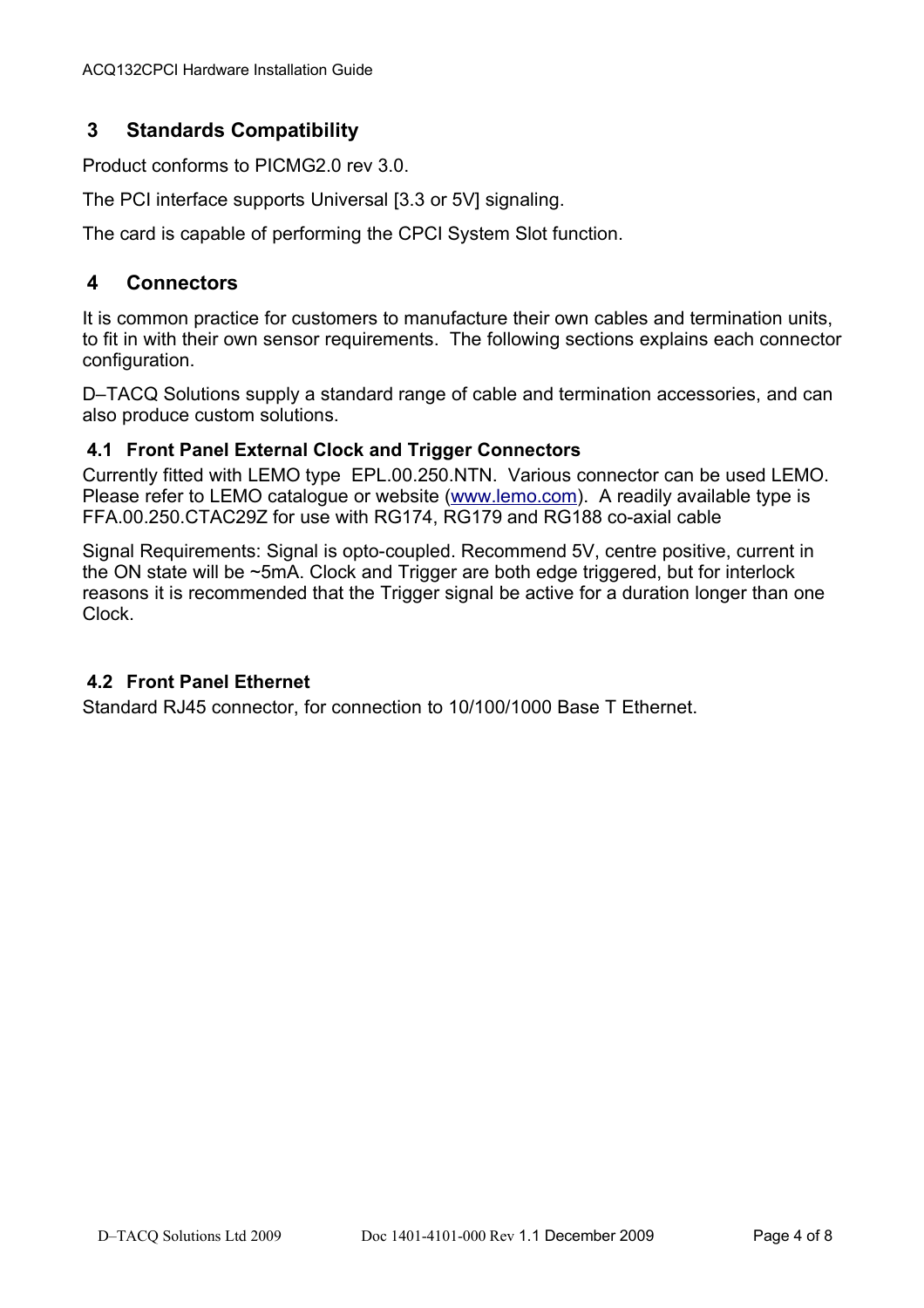#### **4.3 Front panel Layout**

`

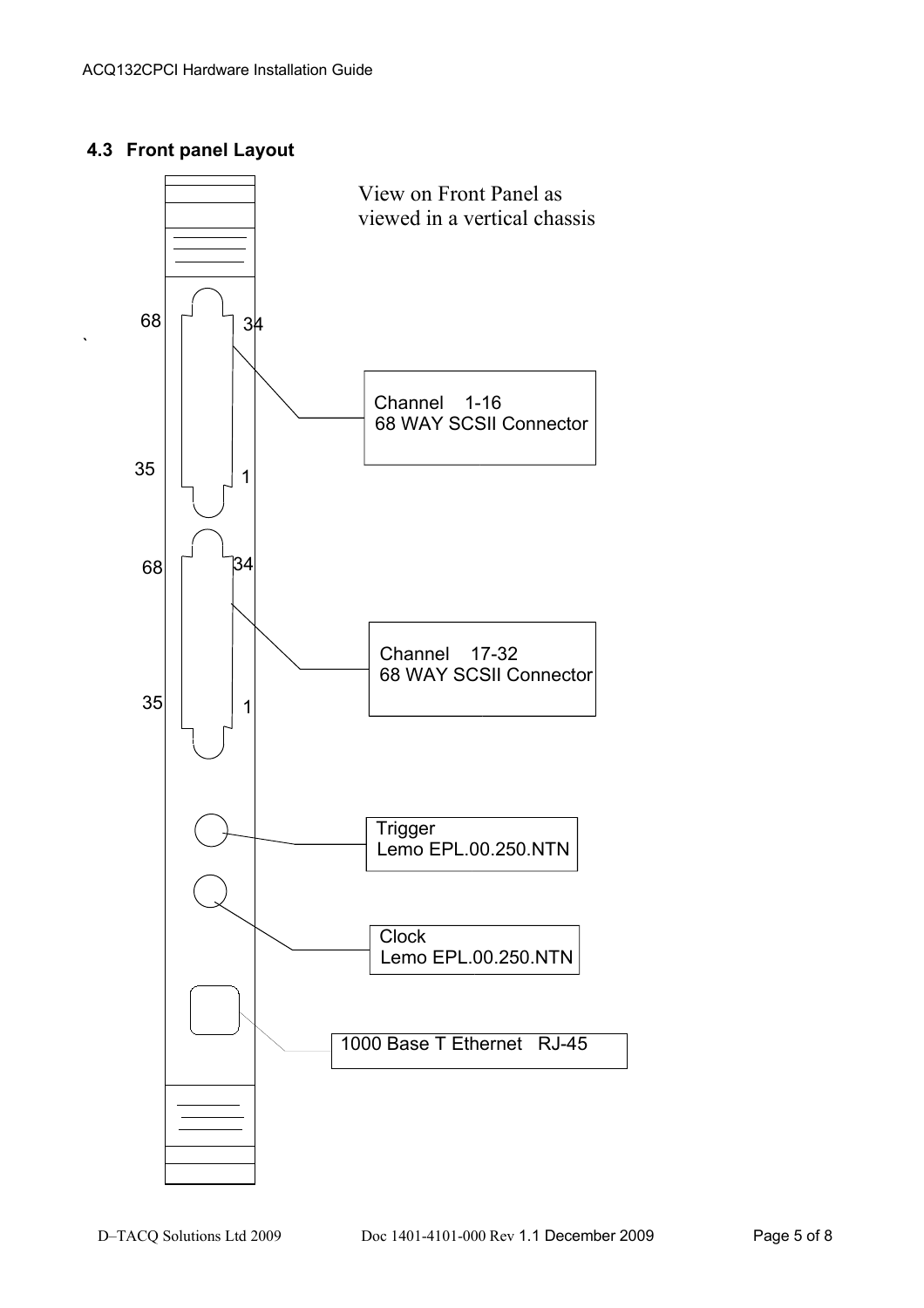## **4.4 Analog Input Connector on Front Panel for Channel 1 to 16**

|                           | Pin No.        | Signal        | Pin No. | Signal         |
|---------------------------|----------------|---------------|---------|----------------|
|                           | $\mathbf{1}$   | 0V            | 35      | 0V             |
| 0V<br>$\overline{2}$<br>3 |                |               | 36      | 0V             |
|                           |                | Analog In 1+  | 37      | Analog In 1-   |
|                           | 4              | 0V            | 38      | 0V             |
|                           | 5              | Analog In 2+  | 39      | Analog In 2-   |
|                           | 6              | 0V            | 40      | 0V             |
|                           | $\overline{7}$ | Analog In 3+  | 41      | Analog In 3-   |
|                           | 8              | 0V            | 42      | 0V             |
|                           | 9              | Analog In 4+  | 43      | Analog In 4-   |
|                           | 10             | 0V            | 44      | 0V             |
|                           | 11             | Analog In 5+  | 45      | Analog In 5-   |
|                           | 12             | 0V            | 46      | 0V             |
|                           | 13             | Analog In 6+  | 47      | Analog In 6-   |
|                           | 14             | 0V            | 48      | 0V             |
|                           | 15             | Analog In 7+  | 49      | Analog In 7-   |
|                           | 16             | 0V            | 50      | 0V             |
|                           | 17             | Analog In 8+  | 51      | Analog In 8-   |
|                           | 18             | 0V            | 52      | 0V             |
|                           | 19             | Analog In 9+  | 53      | Analog In 9-   |
|                           | 20             | 0V            | 54      | 0 <sub>V</sub> |
|                           | 21             | Analog In 10+ | 55      | Analog In 10-  |
|                           | 22             | 0V            | 56      | 0V             |
|                           | 23             | Analog In 11+ | 57      | Analog In 11-  |
|                           | 24             | 0V            | 58      | 0V             |
|                           | 25             | Analog In 12+ | 59      | Analog In 12-  |
|                           | 26             | 0V            | 60      | 0 <sub>V</sub> |
|                           | 27             | Analog In 13+ | 61      | Analog In 13-  |
|                           | 28             | 0V            | 62      | 0V             |
|                           | 29             | Analog In 14+ | 63      | Analog In 14-  |
| 30<br>31<br>32            |                | 0V            | 64      | 0V             |
|                           |                | Analog In 15+ | 65      | Analog In 15-  |
|                           |                | 0V            | 66      | 0V             |
|                           | 33             | Analog In 16+ | 67      | Analog In 16-  |
|                           | 34             | 0V            | 68      | 0V             |
|                           |                |               |         |                |

Matching connector type is 68 way male Micro D (SCSI-II Type) with 4-40 screw. Cable can be 68 way ribbon or, preferably, 34 sheathed wire pairs.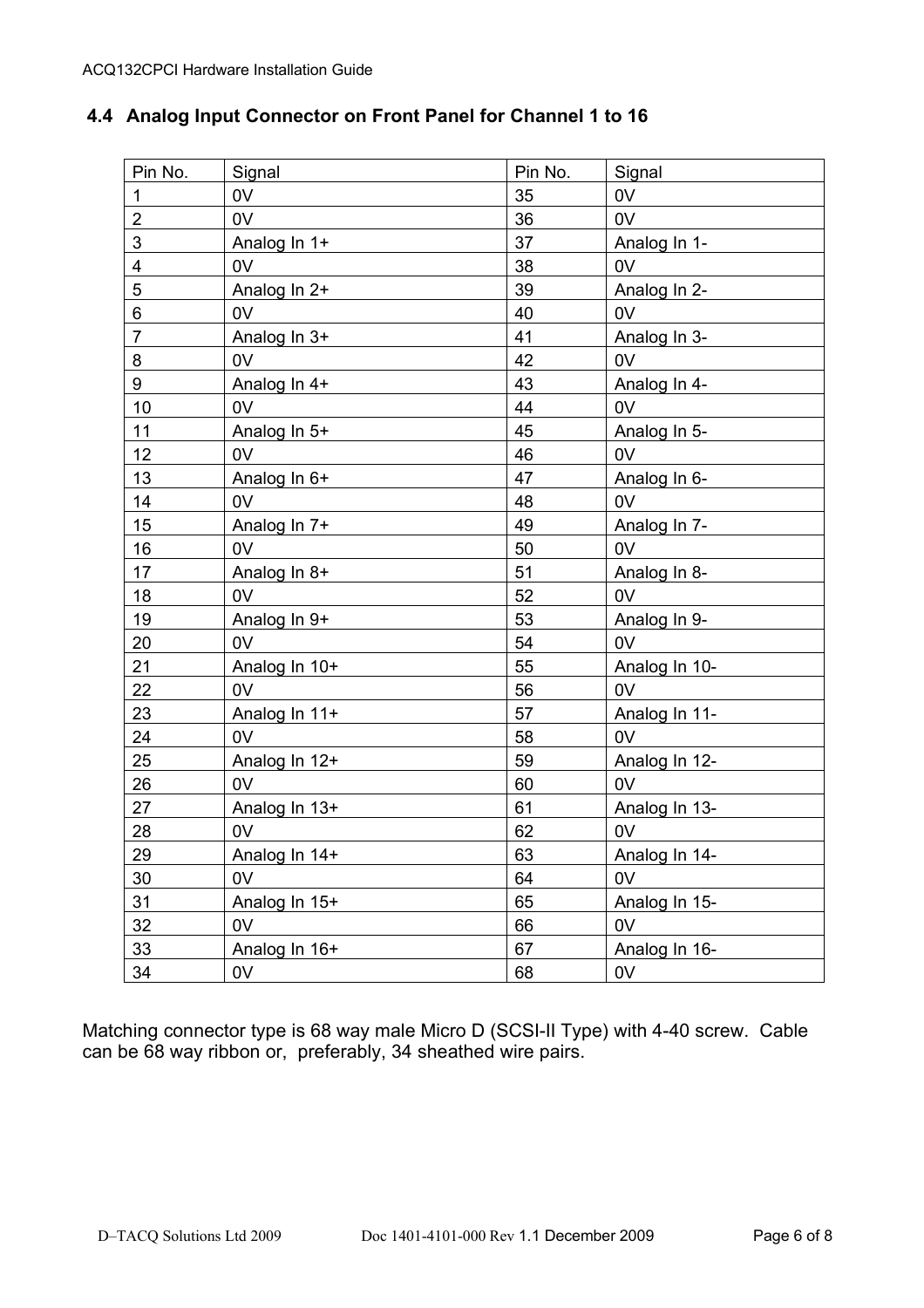|  |  |  |  | 4.5 Analog Input Connector on Front Panel for Channel 17 to 32 |
|--|--|--|--|----------------------------------------------------------------|
|--|--|--|--|----------------------------------------------------------------|

| Pin No.                 | Signal        | Pin No. | Signal        |
|-------------------------|---------------|---------|---------------|
| $\mathbf{1}$            | 0V            | 35      | 0V            |
| $\overline{2}$          | 0V            | 36      | 0V            |
| 3                       | Analog In 17+ | 37      | Analog In 17- |
| $\overline{\mathbf{4}}$ | 0V            | 38      | 0V            |
| 5                       | Analog In 18+ | 39      | Analog In 18- |
| 6                       | 0V            | 40      | 0V            |
| $\overline{7}$          | Analog In 19+ | 41      | Analog In 19- |
| 8                       | 0V            | 42      | 0V            |
| 9                       | Analog In 20+ | 43      | Analog In 20- |
| 10                      | 0V            | 44      | 0V            |
| 11                      | Analog In 21+ | 45      | Analog In 21- |
| 12                      | 0V            | 46      | 0V            |
| 13                      | Analog In 22+ | 47      | Analog In 22- |
| 14                      | 0V            | 48      | 0V            |
| 15                      | Analog In 23+ | 49      | Analog In 23- |
| 16                      | 0V            | 50      | 0V            |
| 17                      | Analog In 24+ | 51      | Analog In 24- |
| 18                      | 0V            | 52      | 0V            |
| 19                      | Analog In 25+ | 53      | Analog In 25- |
| 20                      | 0V            | 54      | 0V            |
| 21                      | Analog In 26+ | 55      | Analog In 26- |
| 22                      | 0V            | 56      | 0V            |
| 23                      | Analog In 27+ | 57      | Analog In 27- |
| 24                      | 0V            | 58      | 0V            |
| 25                      | Analog In 28+ | 59      | Analog In 28- |
| 26                      | 0V            | 60      | 0V            |
| 27                      | Analog In 29+ | 61      | Analog In 29- |
| 28                      | 0V            | 62      | 0V            |
| 29                      | Analog In 30+ | 63      | Analog In 30- |
| 30                      | 0V            | 64      | 0V            |
| 31                      | Analog In 31+ | 65      | Analog In 31- |
| 32                      | 0V            | 66      | 0V            |
| 33                      | Analog In 32+ | 67      | Analog In 32- |
| 34                      | 0V            | 68      | 0V            |

Matching connector type is 68 way male Micro D (SCSI-II Type) with 4-40 screw. Cable can be 68 way ribbon or, preferably, 34 sheathed wire pairs.